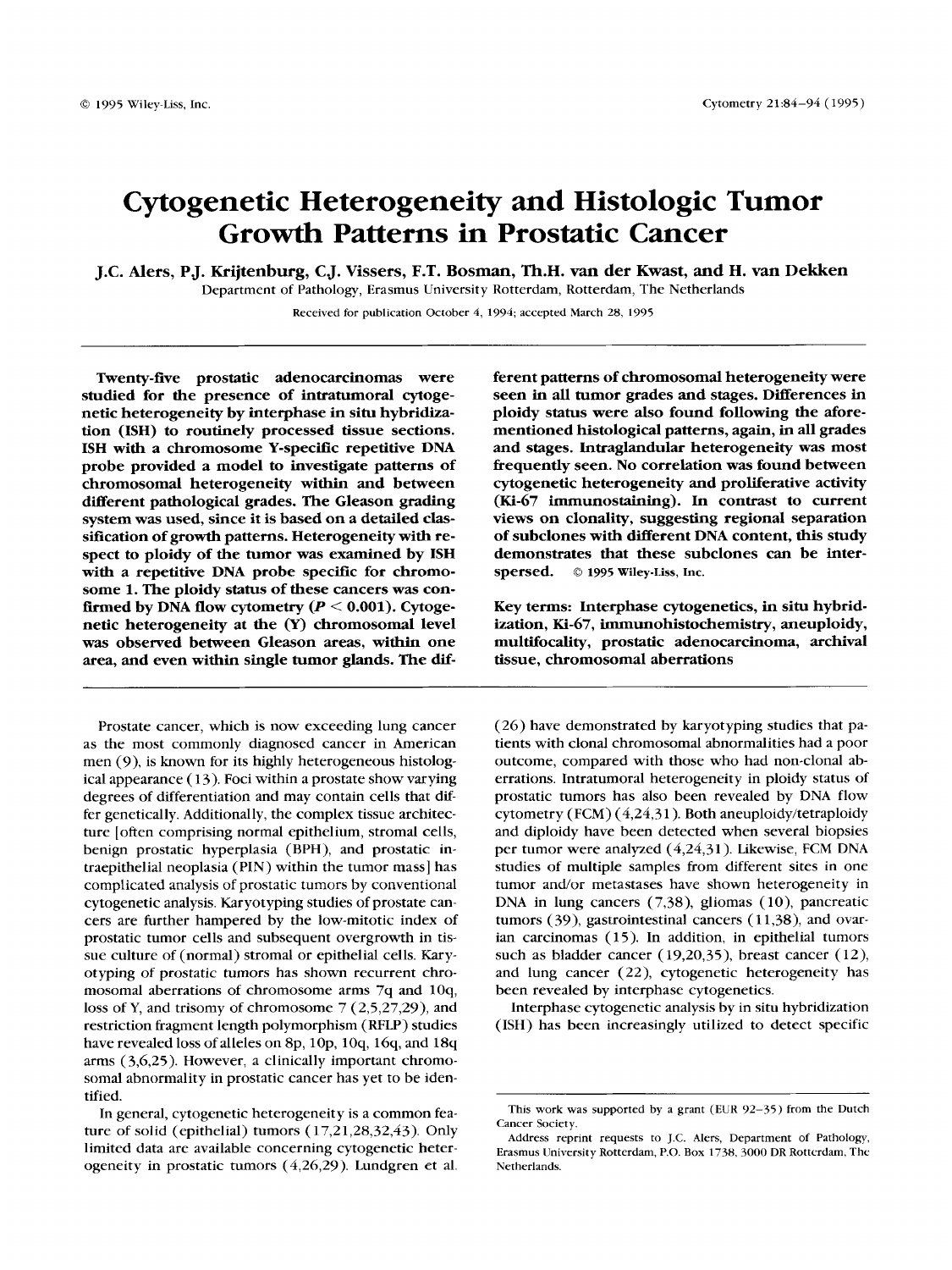chromosomal abnormalities and their relation to progression in neoplasms. Most investigators have used cell suspensions from disaggregated tumor blocks (e.g., 19,41). However, the inevitable loss of tissue architecture prevents the detection of relationships between chromosome changes and histopathological characteristics. To circumvent these problems, we have applied ISH to archival paraffin-embedded tissue sections (23,40,42).

In the present study we addressed the following questions: 1) Does chromosomal heterogeneity exist within prostatic tumors, and if so, at what histological levels (glands, areas)? 2) Is the ploidy status of the tumors heterogeneous? and 3) Are there any correlations between cytogenetic characteristics and proliferative activity of the tumor cells?

# **MATERLALS** *AND* **METHODS Tissue Preparation**

Routinely processed, formalin-fixed, paraffin-embedded tissues, obtained between 1990 and 1992 from radical prostatectomies of 25 patients with primary prostatic adenocarcinoma, were used for this study. Tumors were staged according to the TNM classification (36) and graded according to the Gleason system ( 13). The Gleason grading system recognizes five growth patterns with increasing loss of histological differentiation from grade 1 to 5. A tumor is assigned a certain Gleason score by adding the grades of the two dominant growth patterns (13). Forty-one Gleason areas were discriminated in our panel of 25 prostatic tumors.

In situ hybridization (ISH) was performed on consecutive 4 pm tissue sections. Sections were mounted with distilled water on aminoalkylsilane (Sigma, St. Louis, MO) coated microscope glass slides and baked overnight at 60°C for better adherence.

#### **Probe Selection**

Probes specific for chromosome 1 and Y were selected. Selection criteria were based on literature data considering numerical (and structural) aberrations in prostate and other solid tumors. As described above, loss of the Y chromosome is reported in prostatic cancer (2,5,27, 29,40). Furthermore, the Y probe was best suited for visualizing heterogeneity in the prostatic tumors, since loss of the Y chromosome is easily recognized. A probe specific for the centromeric region of chromosome **1** was chosen to quantify the rate of aneuploidy of the tumors. No recurrent numerical aberrations were found for this chromosome in karyotyping studies (2,5,27,29), as well as in an ongoing investigation by our own group (1).

# **In Situ Hybridization**

ISH was performed as previously described (23,42). The (peri)centromeric repetitive satellite DNA probes were labeled with biotin- 14-DATP by nick translation of complete plasmid DNA according to the manufacturer's directions (BRL, Gaithersburg, MD). Briefly, tissue sections were deparaffinized and then treated with 0.3%  $H_2O_2$  in methanol for 20 min to block endogenous peroxidase activity. To facilitate DNA probe accessibility to the cellular DNA, sections were digested with 0.4% pepsin (Sigma) in 0.2 M HC1 at 37°C for 5-30 min (mean, 14 min), after an incubation in  $2 \times$  standard saline citrate (SSC; pH 7.0) at 70°C for 30 min to shorten the digestion time.

Both cellular DNA and the chromosome-specific repetitive DNA probes were heat denatured. The hybridization mixture contained  $1-2 \mu g$ /ml probe DNA, 500  $\mu g$ /ml sonicated herring sperm DNA (Sigma), 0.1% Tween-20, 10% dextran sulphate, and  $60\%$  formamide in  $2 \times$  SSC at pH 7.0. The slides were then incubated overnight at 37°C and subsequently washed.

Histochemical detection was performed by immunoperoxidase diaminobenzidine (DAB) staining as previously described. Finally, the sections were counterstained with hematoxylin, rinsed in tap water, dehydrated, and mounted in Malinol (Chroma-Geselschaft, Köngen, Germany).

#### **Evaluation of ISH results**

The centromere 1 and Y DNA probes, as well as the autosomal control DNA probes, were analyzed for each prostate adenocarcinoma on consecutive  $4 \mu m$  sections in a tumor area to which a certain Gleason score had been assigned. A section size of 4 μm was chosen after evaluating the degree of nuclear overlap (i.e., countability) and section thickness. On each tissue section leukocytes, BPH, nerve cells, etc., served as internal controls to evaluate the quality of 1SH and to detect probe polymorphisms. For each of the probes, 100 "intact" (i.e., spherical) and non-overlapping 4 um nuclear slices were counted by two independent investigators and the number of solid DAB spots per nuclear contour was scored  $(0, 1, 2, 3, 4, \geq 4$  spots/nuclear slice). The individual DNA probe spot distributions were then compared and totalled, when no significant counting differences between the investigators were found. In our series no discrepancies emerged using this approach. Tumor aneuploidy was determined by calculating the percentage of hyperdiploid cells in the dominant Gleason area( s). Heterogeneity for chromosomes 1 and Y was scored by both careful inspection and counting of the aberrant areas.

#### **Validation of ISH results**

Two types of artefacts could interfere with the analysis of heterogeneity, defined by ISH to routine tissue sections: 1) the effect of truncation of the nuclei, which causes disturbances, (most importantly) at the tumor glandular level; and 2) the efficiency of hybridization, leading to regional differences. Loss of the Y chromosome within one tumor gland was not caused by artefacts due to truncation of nuclei. Previous studies by our group (23,42) revealed that an average of 65% of the cells displays an ISH Y-spot in truncated (normal) nuclei of various histologies. This distribution is in sharp contrast to tumor glands with loss of Y. Furthermore, to rule out a possible contamination of Y-less tumor cells within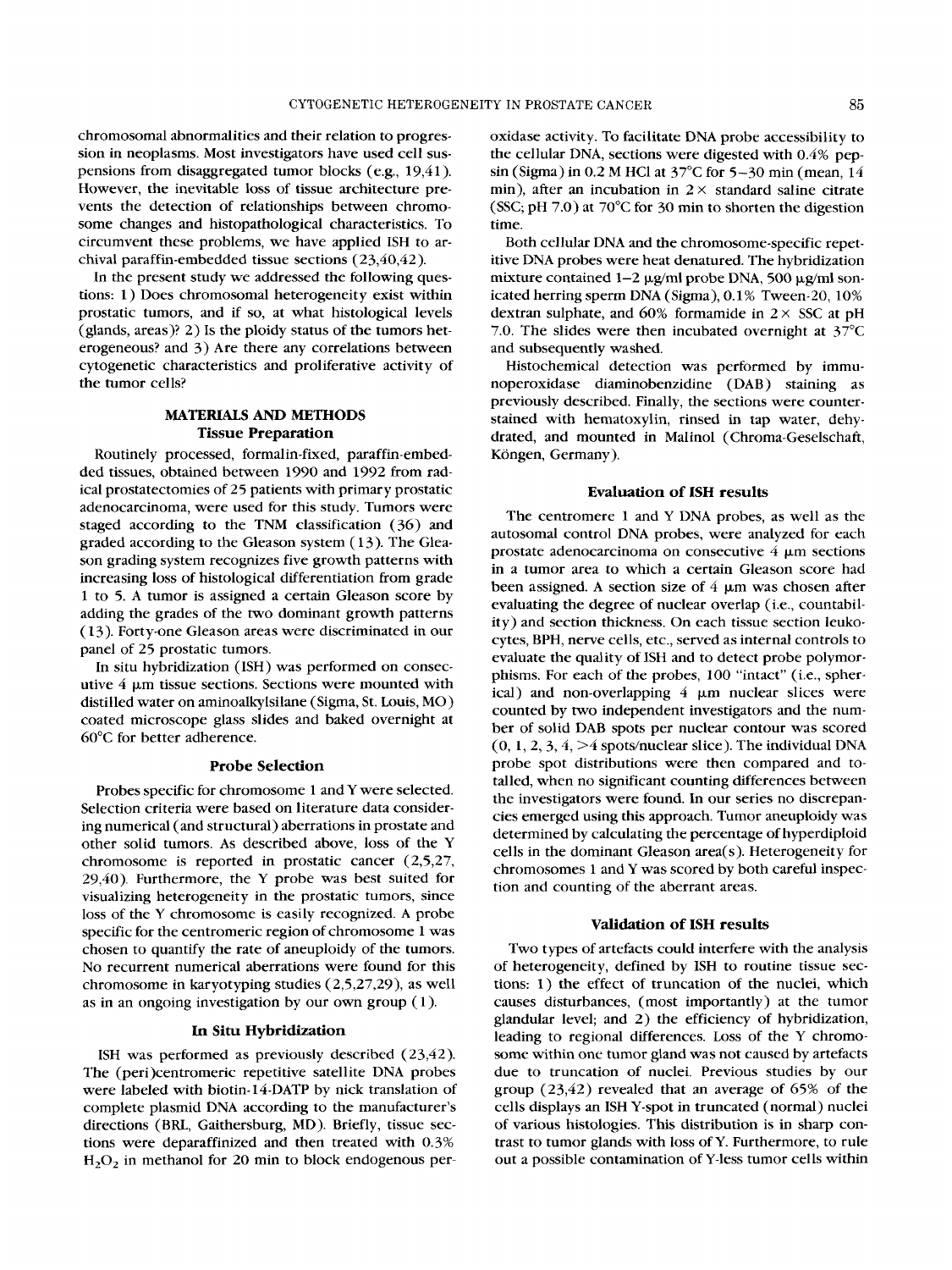TUMORS







**CONTROLS** 

FIG. 1. Bar histograms showing ISH spot distributions for the chromosome Y-specific DNA probe on 4  $\mu$ m tissue sections. *A* ISH patterns of Gleason areas with (partial) loss ofY in cases **1,** *3,* **18,** 19, and *25.* B: Control cells from the same sections of the aforementioned cases (e.g., leukocytes, normal prostatic glands). In control cells the percentage of *cells* with 1 spot for Y is between **60** and 70%. Note that Y-loss is seen **as** a shift to **the**  left in the distributions.

one gland with normal pre-existent cells that still carry the Y chromosome, cytopathology was checked in adjacent hematoxylin and eosin-stained slides. In case of intraglandular heterogeneity for ploidy, truncation of the nuclei cannot result in spot distributions as observed in this study. If a tumor gland were to be fully tetraploid or aneuploid, a distribution of ISH spots would be created with more than 50% of the cell nuclei carrying three or four hybridization spots for chromosome 1, as described previously by us (42). By contrast, we most frequently observed a few tetraploid cells in a diploid background. Insufficient ISH, leading to regional artefacts, can be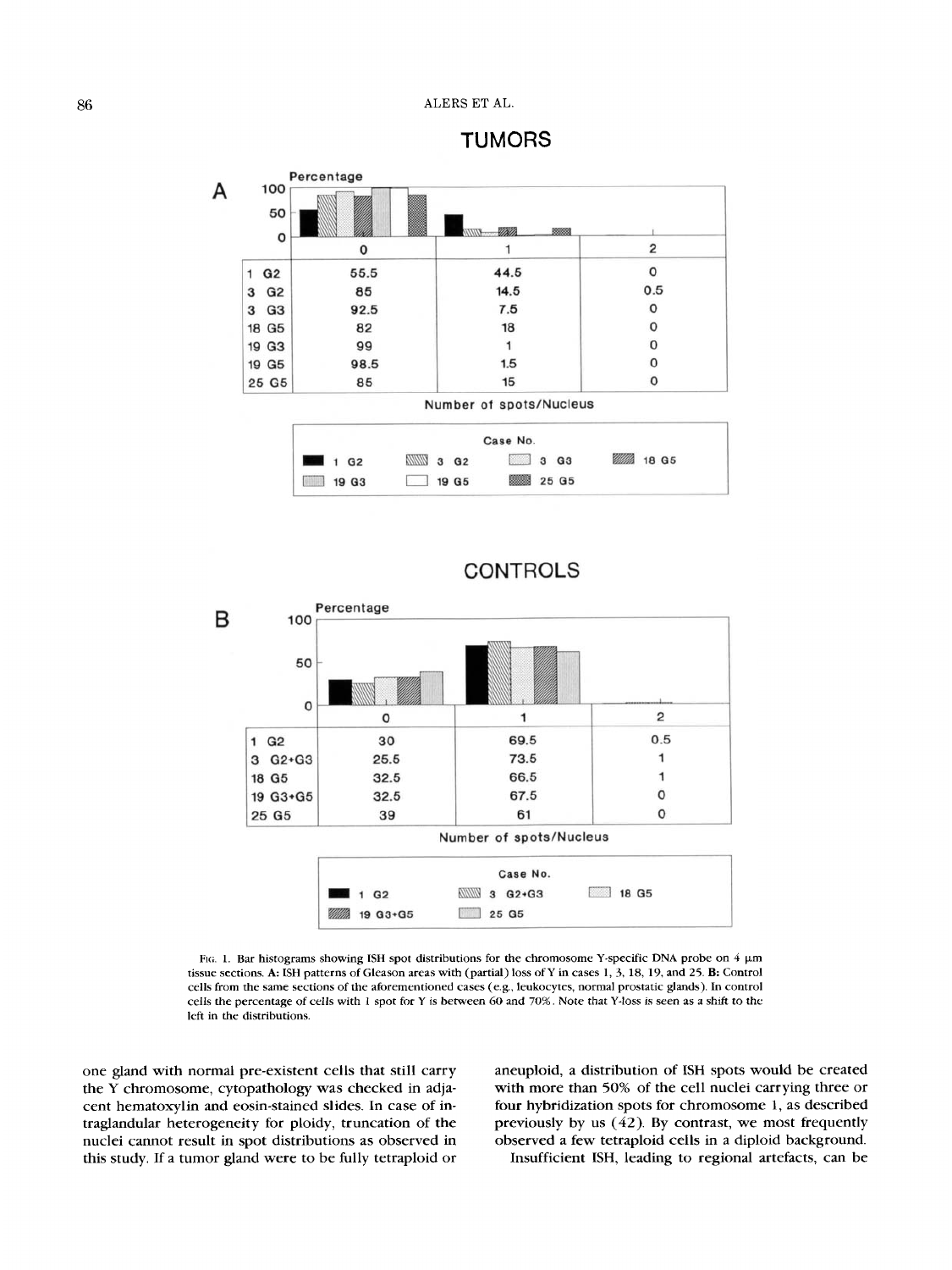

# INTRAGLANDULAR INTRAREGIONAL

INTERREGIONAL

FIG. *2.* Schematic drawing of histological patterns of cytogenetic heterogeneity in prostatic adenocarcinoma as detected by interphase cytogenetics. Nuclei that are different with respect to chromosomal and/or ploidy status are depicted in different shades. Three distinct histological patterns were discriminated. A: Intraglandular heterogeneity: neighbor-

ing cells are cytogenetically different. B: Intraregional heterogeneity: within one Gleason area, neighboring tumor glands show cytogenetical differences. C: Interregional heterogeneity. One Gleason area is cytogenetically different from another.

ruled out for the following reasons: **1)** stromal cells adjacent to tumor glands always showed strong ISH signals, thus eliminating focal misinterpretations; and 2) ISH was controlled in adjacent sections hybridized with autosomal **DNA** probes; this prevented false interpretations at a more regional level. We never observed areas within one section with loss of ISH signal in both tumor and neighboring stromal cells. These artefacts could be seen when the tissue had different accessibility for the probe in different areas (e.g., due to variable fixation).

#### **Immunohistochemistry**

Primary labelling of the Ki-67 antigen was performed with a monoclonal antibody, MIB-1 (Immunotech, Marseille, France), diluted **1/100** in phosphate-buffered saline (PBS) (8). Immunohistochemistry was performed using the routine ABC-immunoperoxidase method (Vector). For each specimen 200 tumor cells in the marked Gleason areas were counted randomly by two independent investigators.

#### **DNA Flow Cytometry**

**DNA** content **of** the paraffin material was measured as described by Hedley et al. **(16).** Gleason-graded tumor areas were selectively cut out of the paraffin blocks. In eight cases (32%) the two dominant Gleason growth patterns were present within the same tissue block and could not be separated. Correspondence (presence of tumor, tumor grade) between upper and lower boundary was seen in 93% of the tumor samples. In only 3 of 41 areas (7% ) was the tumor area not present at the lower boundary. Flow cytometry and analysis of the ethidium bromide (Sigma) stained nuclei from these areas was performed using a Facscan (Becton Dickinson, Mountain View, CA). Tissue from a normal prostate served as a diploid control. **A DNA** index between 0.9 and **1.1** was considered diploid. The percentage of non-2C peak cells was derived from the flow histograms and used to determine the percentage of aneuploid/tetraploid cells of the dominant Gleason area(s) within one tumor.

# **RESULTS Chromosomal Heterogeneity**

Loss of chromosome Y was used as a model system to study chromosomal heterogeneity. In our panel of 25 radical prostatectomies we found loss of the Y chromosome in five cases (seven Gleason-graded areas; Fig. **1A).**  Loss of the Y chromosome was never observed in control cells, present on the same tissue section (Fig. **1B).** Loss of **Y** was seen in both low and high grade tumors (Table I ). Heterogeneous loss of this chromosome was seen at three levels of aggregation: intraglandular, intraregional,

FIG. 3. (Figure on page 88.) A: ISH with the chromosome Y-specific **DNA** probe to the Gleason *2* area of case 3, showing intraglandular chromosomal heterogeneity: loss of chromosome Y can be seen in most tumor cell nuclei (large arrows), whereas some cancer cells still contain the Y chromosome (small arrows). At least ten neighboring cancer cell nuclei with Y-loss are seen to line up in this gland. The ISH-related spots were visualized with immunoperoxidase/DAB (black), and hematoxylin was used as a counterstain (gray). B: ISH with the Y-specific probe to the Gleason 2 area of case 1, showing intraregional heterogeneity. Foci of tumor glands without Y chromosome (large arrows) and with chromosome Y (small arrows), both situated in one Gleason area, are shown. C: Detail of B, showing Y-loss in tumor glands. D: Detail of B, showing retention ofY in other tumor glands. **E:** ISH with the chromosome l-specific (control) probe to the same area of case 1. No differences in ISHrelated spot pattern for this probe can be seen between foci without (large arrows) and with (small arrows) the Y chromosome, thus eliminating the possibility of different hybridization efficiency between the two areas. F: ISH with the Y probe to the Gleason *5* area of case **18.** Y-loss is seen in the cancer cells (large arrows), but not in the stromal cells (small arrows). G: Same case, showing the Gleason 3 area: in these tumor glands the Y chromosome is present. This case illustrates interregional chromosomal heterogeneity. A *40* X objective was used in **A,** C, **D,** F, and G and a *20* X objective in B and E.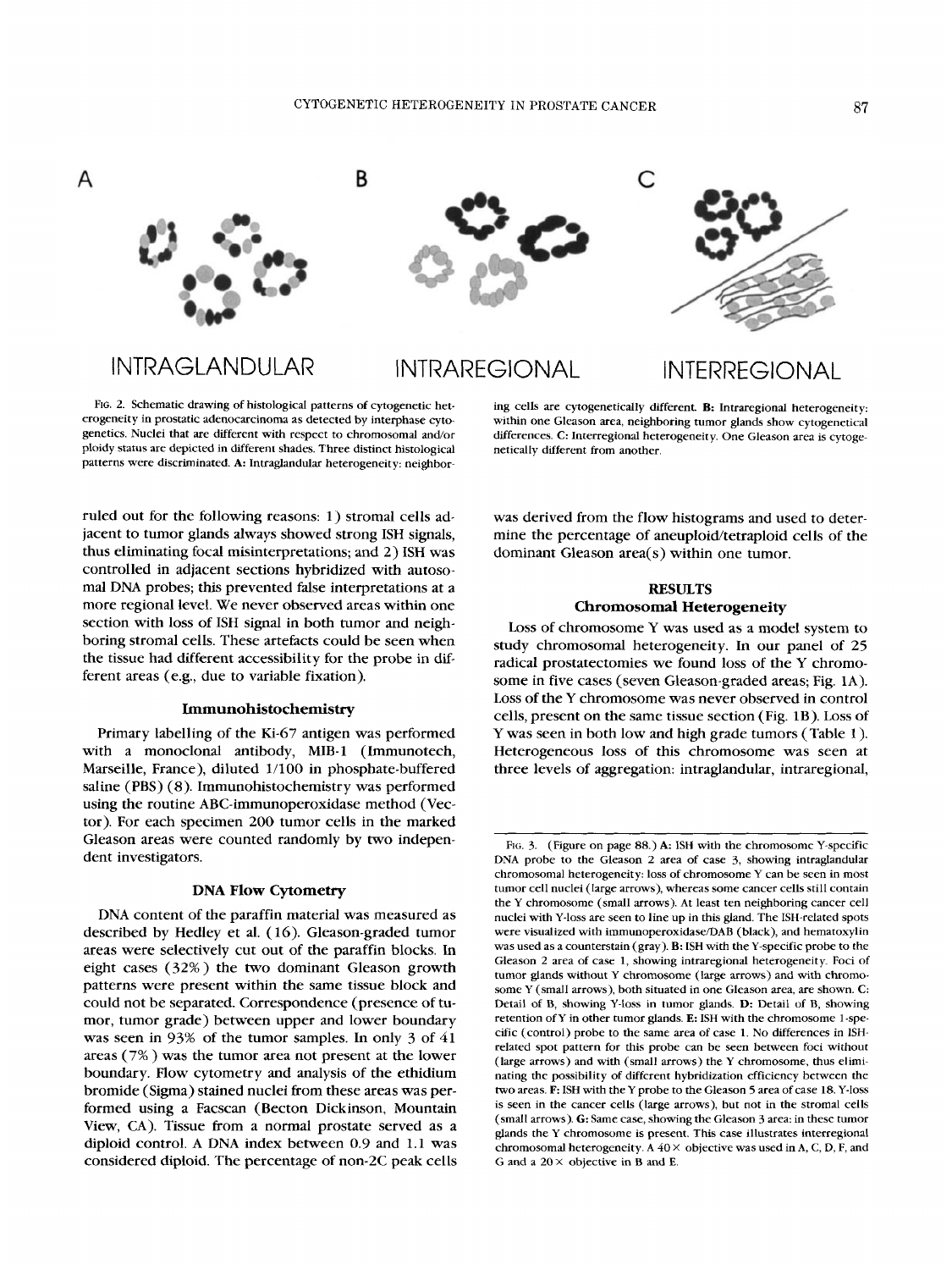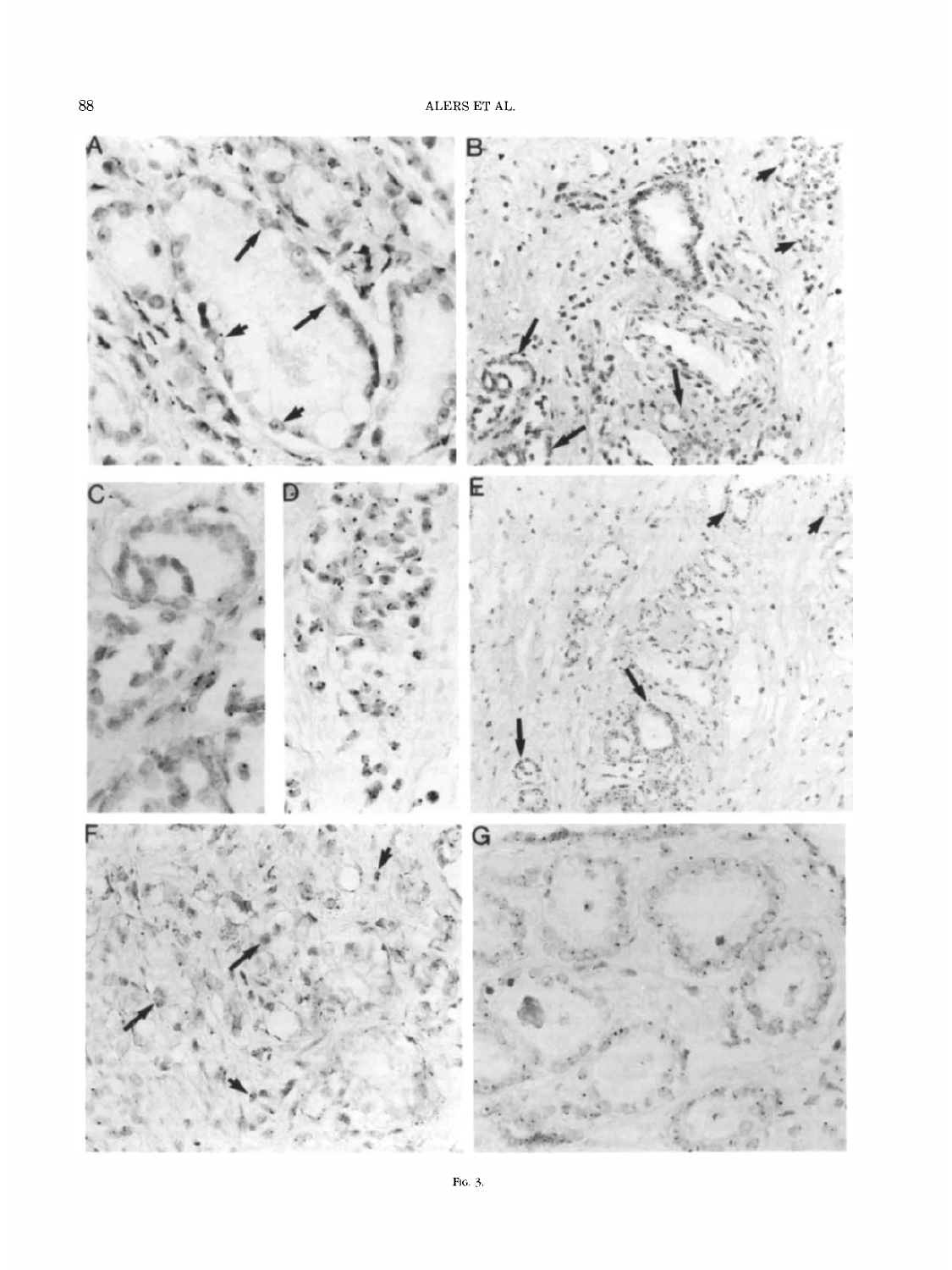|                | Grade                    |                   |                  | $\sim$<br><b>FCM<sup>c</sup></b> |                                    |                                 |
|----------------|--------------------------|-------------------|------------------|----------------------------------|------------------------------------|---------------------------------|
| Case           |                          | Type <sup>a</sup> | Stageb           |                                  | ISH aneuploidy <sup>d</sup> $(\%)$ | Y-ISH                           |
| $\mathbf 1$    | $\bf{4}$                 | G <sub>2</sub>    | <b>T3N0</b>      | D(7)                             | 4                                  | -Y                              |
| $\overline{2}$ | 5                        | G <sub>2</sub>    | T4N2             | D(8)                             | 6                                  |                                 |
|                |                          | G <sub>3</sub>    |                  |                                  | 2.5                                |                                 |
| 3              | 5                        | G <sub>2</sub>    | <b>T2N0</b>      | D(8)                             | 23                                 | $\mathbf Y$                     |
|                |                          | G <sub>3</sub>    |                  |                                  | 21.5                               | -Y                              |
| $\overline{4}$ | 5                        | G <sub>2</sub>    | <b>T3N0</b>      | D(5)                             | 8                                  |                                 |
|                |                          | G <sub>3</sub>    |                  | $A^c$                            | 6.5                                |                                 |
| 5              | 5                        | G <sub>2</sub>    | <b>T2N0</b>      | T(19)                            | 37.5                               |                                 |
|                |                          | G <sub>3</sub>    |                  |                                  | $\overline{\mathbf{3}}$            |                                 |
| 6              | 5                        | G <sub>2</sub>    | <b>T2N0</b>      | D(7)                             | 0.5                                |                                 |
|                |                          | G <sub>3</sub>    |                  | T(12)                            | $\mathbf{1}$                       |                                 |
| $\overline{7}$ | 6                        | G3c               | <b>T2N0</b>      | T(14)                            | 8                                  |                                 |
| $\bf8$         | 6                        | G3c               | T3N0             | D(9)                             | 1.5                                |                                 |
| $\mathbf{9}$   | 6                        | G3c               | <b>T3N0</b>      | D(10)                            | 4.5                                |                                 |
| 10             | 6                        | G <sub>3</sub>    | <b>T3N0</b>      | D(7)                             | 1                                  |                                 |
| 11             | $\overline{7}$           | G <sub>3</sub>    | <b>T3N0</b>      | D(6)                             | $\overline{2}$                     |                                 |
|                |                          | G4                |                  | T(21)                            | 5.5                                |                                 |
| 12             | $\overline{7}$           | G <sub>3</sub>    | <b>T3N0</b>      | T(23)                            | $\boldsymbol{2}$                   |                                 |
|                |                          | G4                |                  |                                  | 9.5                                |                                 |
| 13             | $\overline{7}$           | G <sub>3</sub> c  | T3N0             | A(20)                            | 12                                 |                                 |
|                |                          | G4                |                  | T(36)                            | 30.5                               |                                 |
| 14             | $\overline{7}$           | G <sub>3</sub>    | <b>T3N0</b>      | D(10)                            | 1                                  |                                 |
|                |                          | G4                |                  | D(8)                             | $\mathbf 2$                        |                                 |
| 15             | $\overline{7}$           | G <sub>3</sub>    | T3N0             | D(4)                             | $\overline{c}$                     |                                 |
|                |                          | G4                |                  |                                  | 24.5                               |                                 |
| 16             | $\overline{\mathcal{I}}$ | G3c               | <b>T4N0</b>      | T(16)                            | 46                                 |                                 |
|                |                          | G4                |                  |                                  | 4.5                                |                                 |
| 17             | 8                        | G <sub>3</sub>    | T3N0             | $\mathbf{A}^\mathbf{c}$          | 32                                 |                                 |
|                |                          | G5                |                  | T(36)                            | 21.5                               |                                 |
| 18             | 8                        | G <sub>3</sub>    | <b>T4N0</b>      | D(1)                             | 1.5                                |                                 |
|                |                          | G5                |                  | D(4)                             | $\boldsymbol{2}$                   | -Y                              |
| 19             | 8                        | G3c               | <b>T3N0</b>      | A(23)                            | 19                                 | $\cdot \mathbf{Y}$              |
|                |                          | G5                |                  |                                  | 18                                 | $\boldsymbol{\cdot} \mathbf{Y}$ |
| 20             | 8                        | G4                | <b>T3N1</b>      | T(19)                            | 23                                 |                                 |
| 21             | 9                        | G4                | T3N <sub>0</sub> | D(9)                             | $\overline{4}$                     |                                 |
|                |                          | G5                |                  |                                  | 2.5                                |                                 |
| 22             | 9                        | G <sub>4</sub>    | <b>T4N0</b>      | D(7)                             | 30                                 |                                 |
|                |                          | G5                |                  | T(44)                            | 41                                 |                                 |
| 23             | 10                       | G5                | <b>T2N0</b>      | T(40)                            | 42                                 |                                 |
| 24             | 10                       | G5                | T3N0             | D(5)                             | 15.5                               |                                 |
|                | 10                       |                   |                  |                                  |                                    |                                 |
| 25             |                          | G5                | <b>T3N0</b>      | T(22)                            | 6.5                                | $\cdot \mathbf{Y}$              |

Table 1 *Results of Pathological GradinglStaging, Flow Cytometry (FCM), and In Situ Hybridization (ISH)* 

"Dominant Gleason growth pattern(s).

b<sub>TNM</sub> classification: All tumors M0.

 $c_{\text{D}}(i_{\text{p}}(i_{\text{p}}) \cdot 0.9 \leq D_i \leq 1.1$  and  $4C$  peak  $\leq 10\%$ ;  $T(\text{etraploid}): 0.9 \leq D_i \leq 1.1$  and  $4C$  peak  $> 10\%$ ; A(neuploid):  $Di < 0.9$  or  $Di > 1.1$ . Values between parentheses are percentage non-2C peak FCM.  $\mu^4$ Percentage of cells with  $> 2$  spots/nuclei for chromosome 1. All control cells revealed  $< 2.5\%$ hyperdiploid cells.

<sup>e</sup>Shoulder in the DNA histogram.

and interregional (Fig. 2). In detail, loss of the Y chromosome was seen in some cells within one tumor gland, whereas other cells in the same gland still contained the Y chromosome, thus displaying intraglandular heterogeneity (Figs. **ZA, 3A).** Foci of glands that lost chromosome Y and foci of glands that showed the normal spot distribution for Y alternated within one Gleason area (intraregional heterogeneity; Figs. 2B, **3B-E).** The third distinct pattern *of* heterogeneity, termed interregional heterogeneity, defined loss of the Y chromosome in one Gleason area, whereas the other Gleason area retained the chromosome (Figs. 2C, 3F,G; Table 1). Furthermore, the three different patterns *of* chromosomal heterogene-

**FIG.** 4. A: ISH with the chromosome 1-specific probe to the Gleason 2 area of case 3. lntraglandular differences in ploidy can be seen between neighboring cells. **A** few aneuploid cell nuclei with three or four spots are arrowed. B: Same case: intraglandular heterogeneity showing slightly more aneuploid nuclei (arrows). Note that, in general, these nuclei are larger in size than those with one or **two** spots. **C:** Same case: ISH with the chromosome 7-specific (control) probe to the same area. This probe displays the same ploidy pattern. A few aneuploid nuclei are arrowed. D: ISH with the centromere 1-specific probe to the Gleason 2 area of case *5.* Many aneuploid nuclei can be distinguished, and a few are arrowed. **E:**  Neighboring cancer glands within the same area contain cells mostly showing two spots per nucleus (intraregional heterogeneity). F: Gleason 3 area: ISH with the centromere 1 probe to the cribriform gland (case **16).** Many aneuploid nuclei are visible. **G:** Same case, Gleason *4* area: most nuclei display two spots. Case **16** illustrates interregional heterogeneity in ploidy. **A** 40 *x* objective was used in **A-G.**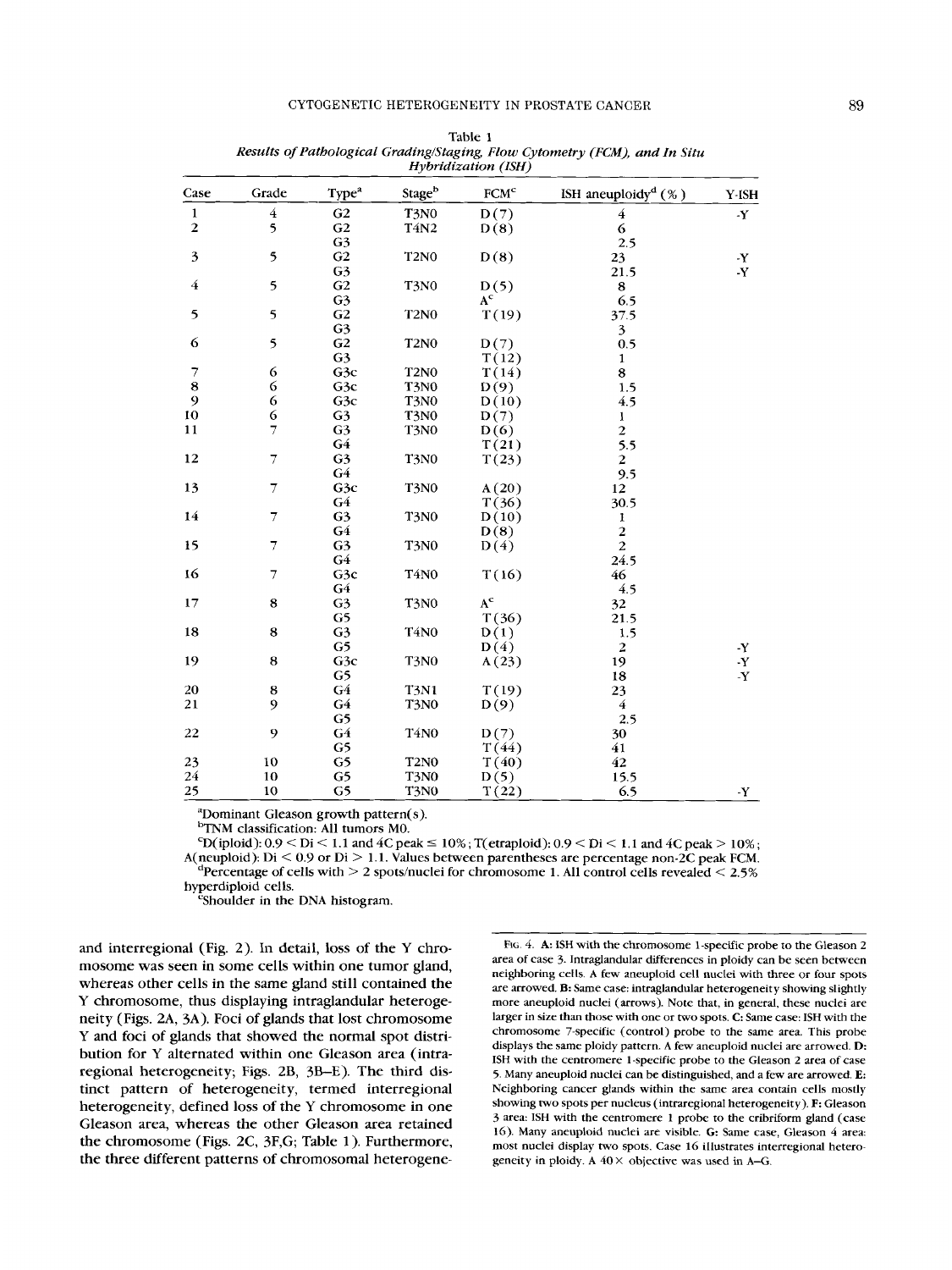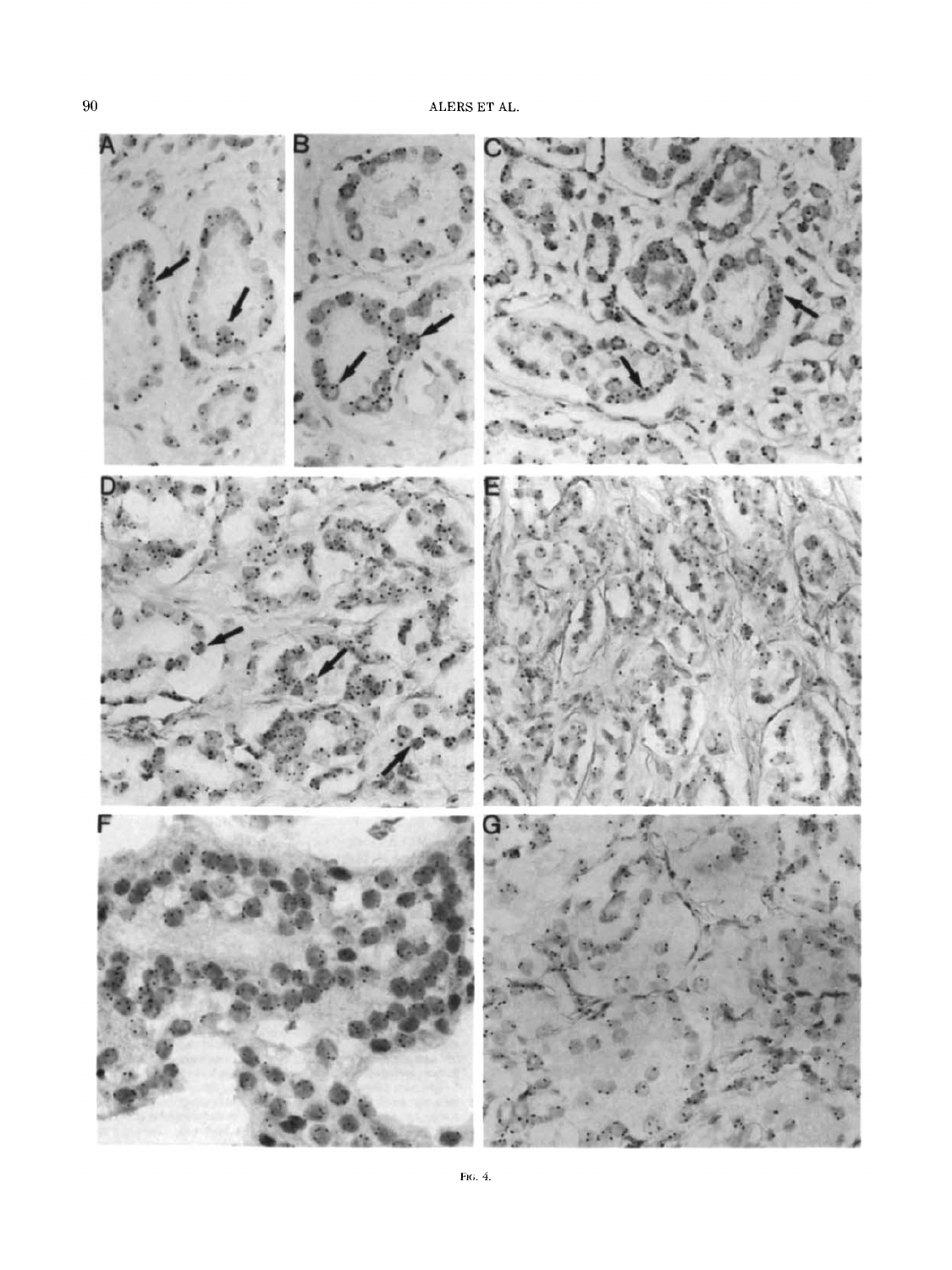



**CASE 5 (G2:Area 2)** 





CASE 16 (G3)



FIG. 5. ISH spot distributions for chromosomes **1,** 7, and 10 of consecutive tissue sections of all cases shown in Figure 4. A: Gleason 2 area of case 3. **B:** Aneuploid part of Gleason 2 area of case 5. C: Less aneuploid part of Gleason 2 area of case *5.* D: Gleason 3 area of case 16. **E:** Gleason 4 area of the same case. The spot distributions for these chromosomes are highly comparable. It illustrates equal hybridization conditions for all these probes.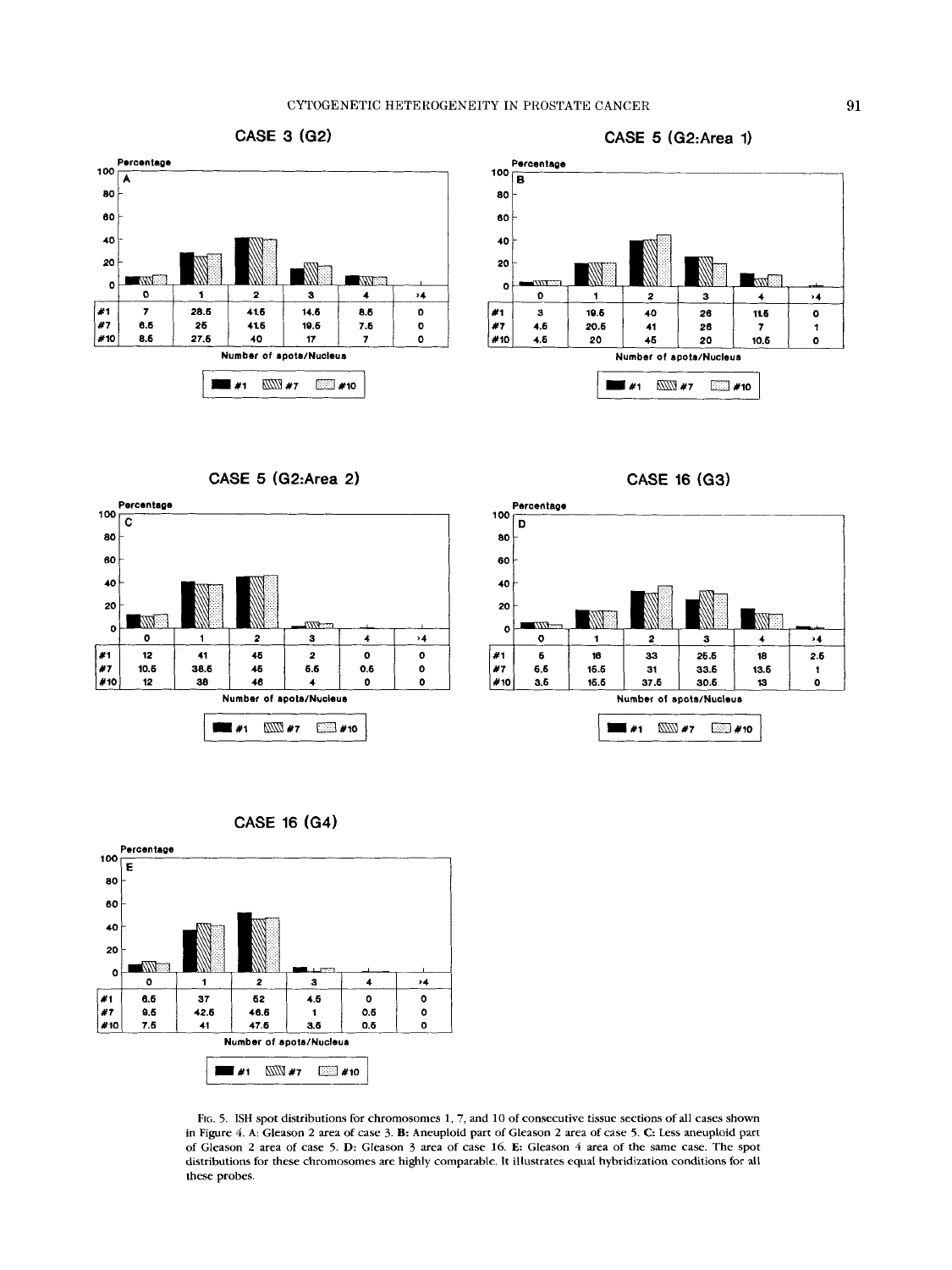ity, illustrated by Y-loss, occurred in both low-grade (n  $= 2$ ; Gleason score  $\leq 6$ ) and high-grade (n = 3; Gleason score  $\geq$  7) tumors.

# **Heterogeneity in Ploidy**

A probe specific for the centromere region of chromosome 1 was used to assess the ploidy status of the tumor cells within the dominant Gleason growth pattern( **s)**  (Table 1). Aneuploidy defined by ISH correlated well with aneuploidy/tetraploidy measured by DNA FCM ( $P \le$ 0,001, Pearson's rank correlation). Heterogeneity in ploidy, demonstrated by ISH with the DNA probe specific for chromosome 1, revealed the same three patterns that were distinguished for chromosomal heterogeneity (Fig. 2). Intraglandular heterogeneity resulted in differences in spot number for chromosome 1 between neighboring nuclei (Figs. **2A,** 4A,B). Control probes for other chromosomes, e.g., chromosome 7, showed comparable hybridization patterns in the same tumor glands (Figs. *4C,* 5A). Intraregional differences within one Gleason area were seen in, for example, the Gleason 2 area of case 5. One part of this area was highly aneuploid, whereas another part showed a more diploid distribution (Figs. 4D,E, 5B,C). Interregional heterogeneity for ploidy between different Gleason areas was distinguished in several cases (Table 1). This is illustrated by an aneuploid cribriform growth pattern (grade *3)* and another poorly differentiated area (grade 4) of case 16, which displayed a rather diploid distribution (Figs. 4F,G, 5D,E). In all these cases control probes showed the same spot distribution as chromosome **1** (Fig. 5). No significant differences in the occurrence of the three aforementioned histological patterns were observed between low- and high-grade tumors (Fig. *6).* lntraglandular heterogeneity was most frequently detected.

#### **Proliferative Activity**

Immunohistochemistry (IHC) with a Ki-67 antibody (MIB-1) in normal and hyperplastic glands demonstrated less than 2.5% positive immunostaining of the nuclei. In tumor cells the percentages of stained nuclei varied from 1 % to 28% (mean, 8% ). No differences of MIB- 1 staining patterns were observed between parts of a tumor with or without chromosome (Y) loss (not shown). Likewise, heterogeneity in ploidy of the tumor cell nuclei did not result in differences in proliferation rate as assessed by MIB-1 IHC.

#### **DISCUSSION**

In this study we were able to distinguish cytogenetic heterogeneity in prostatic adenocarcinomas by means of ISH to routine paraffin sections. This approach retained the tissue architecture, allowing detection of cell subsets with different karyotypes. Control studies were performed for, e.g., the effect of truncation of the nuclei and variation in hybridization efficiency. Three patterns of cytogenetic heterogeneity could be distinguished: intraglandular, intraregional, and interregional (Gleason areas). Heterogeneity for both chromosomal status and



**FIG.** 6. **Bar** histogram of the distribution of the three different patterns of heterogeneity in ploidy with respect to pathologic grade. Heterogeneity of ploidy status can be found in both low- and high-grade tumors.

chromosome 1 ISH defined ploidy occurred in these three patterns. Cytogenetic heterogeneity at the chromosomal level was defined by loss of chromosome Y. Loss of Y is the most common chromosomal aberration in prostatic cancer (2,5,27,29). The importance of (loss of) the Y chromosome is not clear. In some cancers loss of Y is a possible prognostic parameter *(33).* In our panel no correlation was found between age of the patient and loss of the Y chromosome, as has been reported previously *(34).*  Further, control cells, e.g., leukocytes, always retained the Y-chromosome. We observed heterogeneity for Y-loss even within one tumor gland. In our series of tumors we did not observe significant differences in the occurrence of the described histological patterns for Y-loss heterogeneity between low- and high-grade tumors. Although the number of tumors with Y-loss is too small for statistical evaluation, our data suggest that with tumor progression the Y-loss pattern does not change dramatically.

Chromosome 1 was used as a measure for ploidy status. In a previous study no abnormalities of this chromosome occurred (1). Further, tumor aneuploidy, defined by ISH for chromosome 1, was confirmed by DNA FCM. Similar results were obtained by us in other organ systems (23,42). FCM is not suitable for the detection of subtle focal differences. This study shows that neighboring nuclei within one tumor gland contained different copy numbers of chromosome 1 and therefore they differ in DNA content. Surprisingly, it appeared to be the most frequent ploidy pattern. These data suggest that "single cell heterogeneity" exists aside from focal differences. The latter is seen by us as intra- and interregional heterogeneity. In our study we did not observe significant variation in the incidence of the three types of heterogeneity between low- and high-grade tumors. Apparently, in high-grade tumors ploidy differences can still exist at various levels, due to continuous genetic instability, rather than expansion into one single pattern *(30).* 

Clonal karyotypic changes in prostatic tumors were also found by others (4,26,29). In most karyotyping stud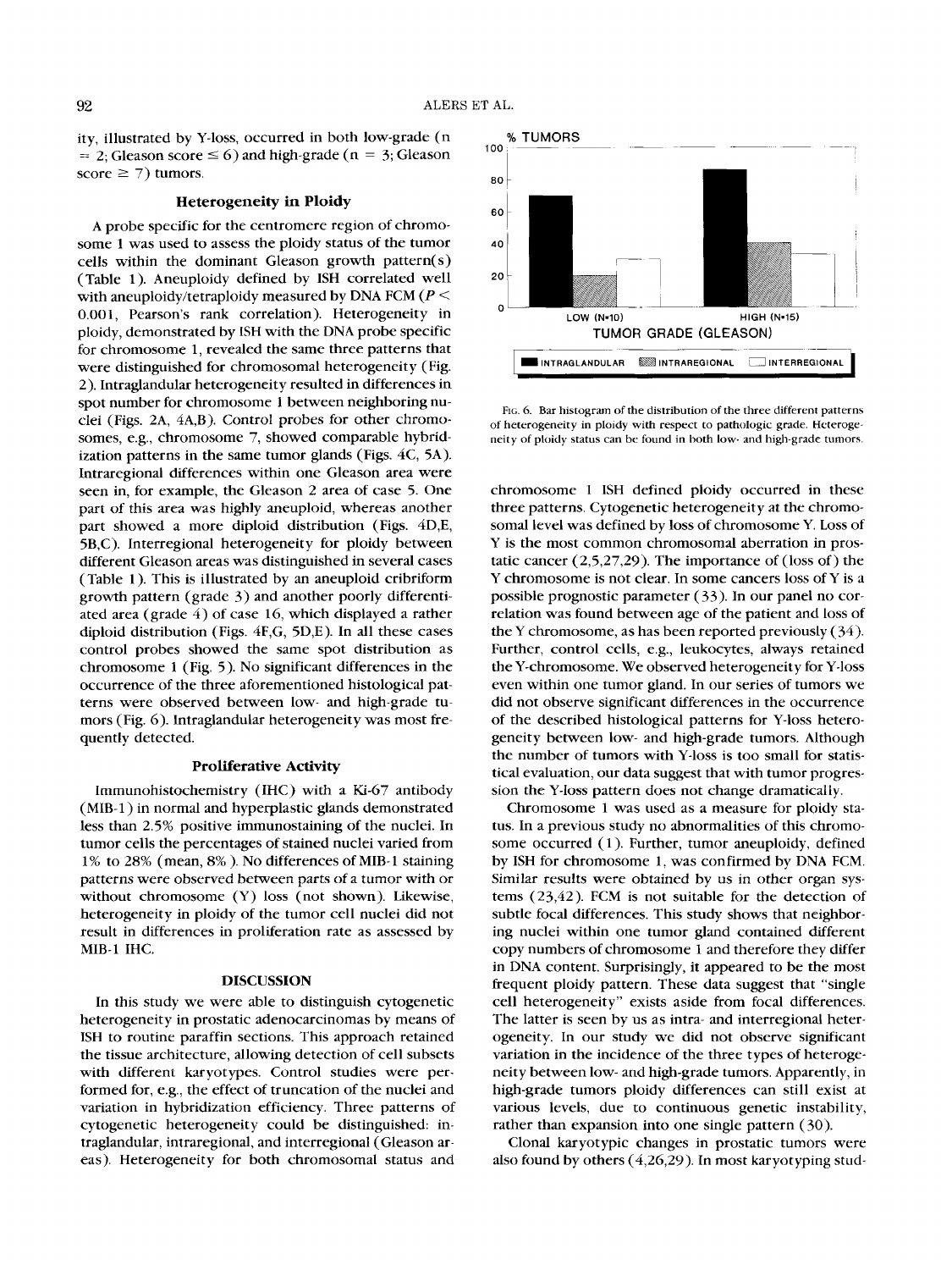ies a clone is defined as two or more cells with the same karyotype, or three or more cells with the same numerical aberration. Micale et al. **(29)** reported that clonal aberrations were confined to tumors in advanced stages. Henke et al. **(IS)** used interphase cytogenetics and found that focal abnormalities occurred only in higher tumor grades. These findings are in contrast to our data: We distinguished cytogenetic heterogeneity throughout the grading and staging spectrum. DNA **FCM** of multiple samples of prostatic adenocarcinomas showed heterogeneity in ploidy in more than half of cases (31 ). This multiple site sampling demonstrated that single biopsy specimens, when used in karyotyping, DNA FCM, and interphase cytogenetics on nuclear suspensions, are hardly representative for a given (prostatic) tumor (4,7,31,37,38). At present, the clinical importance of **DNA** ploidy heterogeneity **is** not clear and varies among the tumours studied  $(10,14,15)$ .

We conclude that cytogenetic heterogeneity is a very prominent feature of prostatic adenocarcinoma. **ISH** applied to routine sections provides us with a tool to discriminate this phenomenon even at the glandular level.

#### **LITERATURE CITED**

- 1. **Alers** JC, Krijtenburg PJ, Vissers CJ, Bosman **kT,** van der Kwast TH, van Dekken H: Interphase cytogenetics of prostatic adenocarcinoma and precursor lesions: Analysis of 25 radical prostatectomies and 17 adjacent intraepithelial neoplasias (PIN). Genes Chromosom Cancer, *12:241-250, 1995.*
- *2.* Arps **S,** Rodewald **A,** Schmalenberger B, Carl P, Brcssel M, Kastendieck H: Cytogenetic survcy of 32 cancers of the prostate. Cancer Genet Cytogenet 66:93-99, *1993.*
- 3. Bergerheim USR, Kunimi K, Collins VP, Ekman P: Deletion mapping of chromosomes 8, 10, and 16 in human prostatic carcinoma. Genes Chromosom Cancer *5215-220, 1991.*
- *4.* Breitkreuz T, Romanakis K, Lutz S, Seitz G, Bonkhoff H, llnteregger *G,* Zwergel T, Zang KD, Wullich B: Genotypic characterization of prostatic carcinomas: A combined cytogenetic, flow cytometry, and in situ DNA hybridization study. Cancer Res 53:4035-4040, 1993.
- 5. Brothman **AR,** Peehl DM, Patel AM, McNeal tern of karyotypic abnormalities in human prostate cancer. Cancer **Res** *50:3795-3803,* 1990.
- 6. Carter BS, Ewing CM, Ward WS, Treiger BF, Aalders TW, Schalken JA, Epstein JI, Isaacs WB: Allelic loss of chromosomes 16q and **1Oq** in human prostate cancer. Proc Natl Acad Sci **IJSA** *87:8751-8755,*  1990.
- 7. Carey FA, Lamb D, Bird CC: Intratumoral heterogeneity of DNA content in lung cancer. Cancer *65:2266-2269, 1990.*
- *8.* Cattoretti G, Becker MHG, Key *G,* Duchrow M, Schliiter, Galle J, Gerdes J: Monoclonal antibodies against recombinant parts of the Ki-67 antigen (MIB **1** and MIB 3) detect proliferating cells in microwave-processed formalin-fixed paraffin sections. J Pathol 168: *357-363, 1992.*
- *9.* Coffey DS: Prostate cancer. An overview of an increasing dilemma. Cancer (Suppl) 71:880-886, 1993.
- 10. Coons SW, Johnson PC: Regional heterogeneity in the DNA content of human gliomas. Cancer *725052-3060, 1993.*
- **11.** De-Aretxabala X, Yonemura Y, Sugiyama K, Hirose N, Kuniaki T, Fushida S, Miwa K, Miyazaki, I: Gastric cancer heterogeneity. Cancer **63:79** *1-798,* **1989.**
- *12.* Dhingra K, Sahin A, Supak J, Kim SY, Hortobagyi *G,* Hittelman WN: Chromosome in situ hybridization on formalin-fixed mammary tissue using non-isotopic, non-fluorescent probes: Technical considerations and biological implications. Breast Cancer Res Treat *23:20* **1-**  *210, 1992.*
- 13. Gleason DF: Histologic grading of prostate cancer: A perspective. Hum Path01 *25273-279, 1992.*
- *14.* Haha **R,** Miki H, Kobayashi S, Ohmori M: Combined analysis of flow cytometry and morphornetry of ovarian granulosa cell tumor. Cancer *725258-3262,* 1993.
- **15.** Hamaguchi K, Nishimurd H, Miyoshi T, Miyahara K, Tateno N, Yakushiji M, Yokoyama MM: Flow cytometric analysis of cellular DNA content in ovarian cancer. Gynecol Oncol 37:219-223, 1990.
- 16. Hedley DW, Friedlander MI., Taylor IW, Rugg CA, Musgrove EA: Method for analysis of cellular DNA content of paraffin-embedded pathological material using flow cytometry. J Histochem Cytochem 31 :1333-1335, 1983.
- *17.* Heim *S,* Mandahl N, Mitelman F. Genetic convergence and divergence in tumor progression. Cancer Res 48:5911-5916, **1988.**
- 18. Henke R-P, Kriiger E, Ayhan N, Huhner D, Hammerer **p:** Frequency and distribution of numerical chromosomal aberrations in prostatic cancer. Hum Pathol 25:476-484, 1994.
- **19.** Hopman AHN, Poddighe PJ, Smeets AW, Moesker 0, Beck **JT.,** Vooijs GP, Ramaekers FC: Detections of numerical chromosome aberrations in bladder cancer by in situ hybridization. Am J Pathol 135: 1105-1117, *1989.*
- 20. Hopman AHN, van Iiooren E, **van** de Kaa CA, Vooijs **PGP.** Ramaekers FCS: Detection of numerical chromosome ahcrrations using in situ hybridization in paraffin sections of routinely processed bladder cancers. Mod Pathol 4:503-513, 1991.
- 21. Jin Y, Heim S, Mertens F, Mandahl N, Heim S, Biörklund A, Wennerberg J. Mitelman F: Unrelated clonal chromosomal aberrations in carcinomas of the oral cavity. Genes Chromosom Cancer 2198- *204,* 1990.
- 22. Kim SY, Lee JS, Ro JY, Gay ML, Hong WK, Hittelman WN: Interphase cytogenetics in paraffin sections of lung tumors by non-isotopic in situ hybridization. Am J Pathol *142:307-317, 1993.*
- *23.* Krishnadath KK, Tilanus HW, Alers JC, Mulder AH, van Dekken H: Detection of genetic changes in Barrett's adenocarcinoma and Barrett's esophagus by DNA in situ hybridization and immunohistochemistry. Cytometry 15:176-184, *1994.*
- 24. Kucuk 0, Demirer T, Gilman-Sachs A, Taw I, Mangold M, Singh **S,**  Westerman M: Intratumor heterogeneity of DNA ploidy and correlations with clinical stage and histologic grade in prostate cancer. J Surg Oncol 54:171-174, 1993.
- *25.* Kunimi K, Brrgerheim **USR,** Larsson II., Ekman P, Collins VP: Allelotyping of human prostatic adenocarcinoma Genomics *1* **1 :53O-536,**  1991.
- *26.* Lundgren R, Heim **S,** Mandahl N, Anderson H, Mitelman: Chromosome abnormalities are associated with unfavourable outcome in prostatic cancer patients. J Urol 147:784-788, 1992.
- *27.* Lundgren R, Mandahl N, Heim **S,** Limon J, Henrikson H, Mitelman **F:**  Cytogenetic analysis of 57 primary prostatic adenocarcinomas Genes Chromosom Cancer *4:16-24, 1992.*
- 28. Mertens F, Heim S, Mandahl N, Johansson B, Mertens 0, Persson B, Salemark L, Wennerberg J, Jonsson N, Mitelman F: Cytogenetic analysis of *33* basal cell carcinomas. Cancer Res *51954-957,* **1991.**
- 29. Micale MA, Mohamed A, Sakr W, Powell IJ, Wolman SR: Cytogenetics of primary prostatic adenocarcinoma. Clonality and chromosome instability. Cancer Genet Cytogenet *61:165-173,* 1992.
- 30. Nowell PC: The clonal evolution of tumor cell populations. Acquired genetic lability permits stepwise selection of variant sublincs and underlies tumor progression Science *194:23-28,* 1976.
- **31.** O'Malley FP, Grignon DJ, Keeney M, Kerkvliet N, McLean *C:* DNA heterogeneity in prostatic adenocarcinoma. A DNA flow cytometric mapping study with whole organ sections of prostate. Cancer 71: *2797-2802,* 1993.
- *32.* Orndal C, Mandahl N, Rydholm A, Willen H, Brosjo 0, Mitelman **F:**  Chromosome aberrations and cytogenetic heterogeneity in chondrosarcomas. J Cancer Res Clin Oncol *120:51-56,* 1993.
- *33.* Powell I, Tyrkus M, Kleer E: Apparent correlation of sex chromosome loss and disease course in urothelial cancer. Cancer Genet Cytogenet 50:97-101, 1990.
- 34. Sandberg AA: The Chromosomes in Human Cancer and Leukemia. 2nd Ed. Elsevier, New York, *1990.*
- 35. Schapers R, Smeets W, Hopman A, Pauwels **K,** Grraedts J, Ramaekers